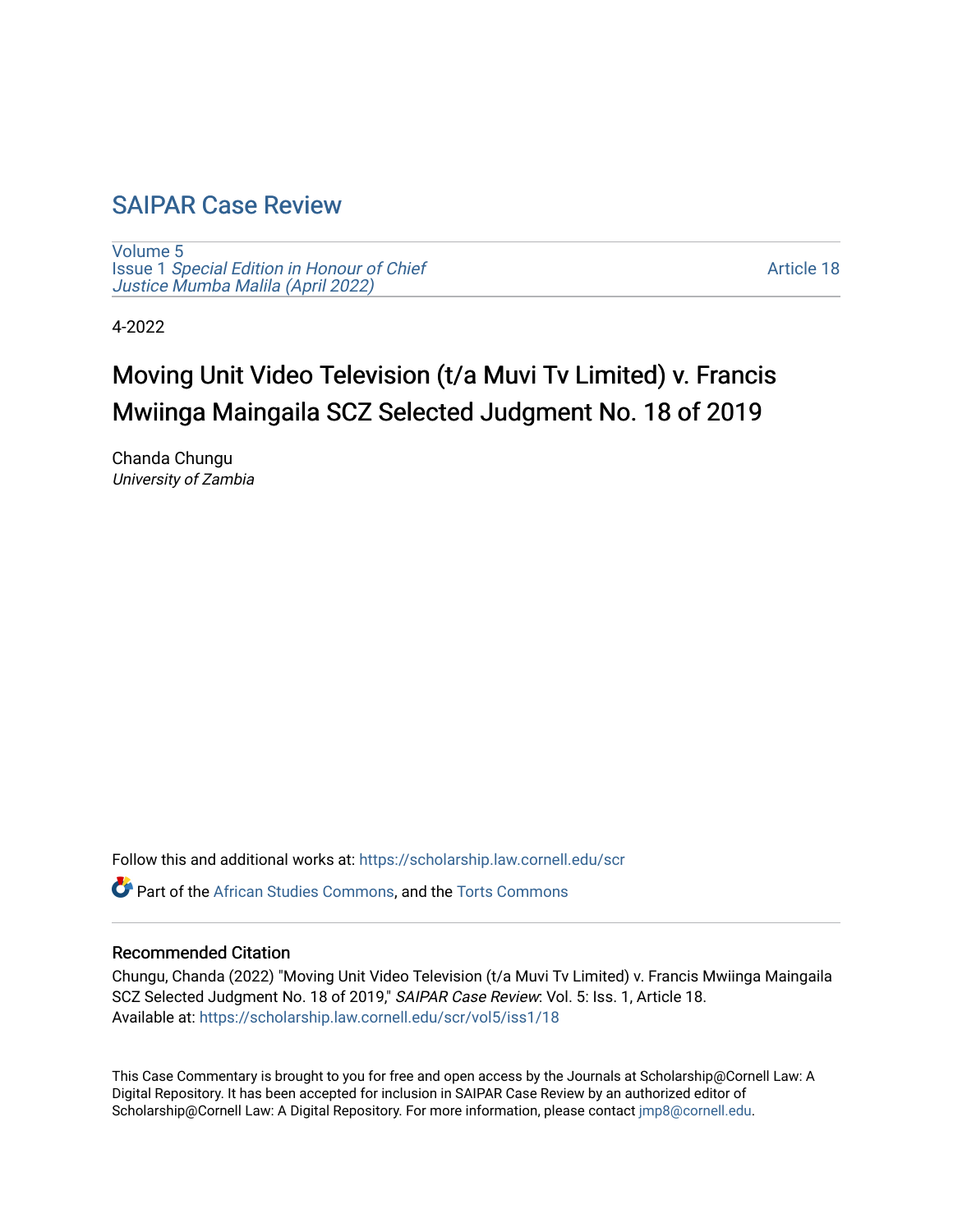#### *Moving Unit Video Television (t/a Muvi Tv Limited) v. Francis Mwiinga Maingaila SCZ Selected Judgment No. 18 of 2019 Chanda Chungu[1](#page-1-0)*

#### **Facts**

This case dealt with an employee of Muvi TV Limited who was accused of defiling an underage girl whom he had had offered accommodation to. He was videoed being arrested by a police officer and the news read as follows "Journalist defiled a 13-year old girl". This news story was repeated on several subsequent news broadcasts by Muvi TV.

This story was published before any conviction was made in criminal proceedings. A medical report revealed that the girl had not been defiled and this was available before the story was released. However, despite the medical report being available, before the news, Muvi TV chose not to disclose this the result He was subsequently acquitted but pursued a claim for defamation.

#### **Holding**

The Supreme Court confirmed that the basic test that is employed in establishing whether a statement is defamatory or not is that of examining how an ordinary, right-thinking person of the society generally would respond to the statement, in this case, an ordinary reasonable TV viewer in Zambia. Based on the evidence, the Supreme Court agreed that the publication as understood by the ordinary right-thinking TV viewer and listener were defamatory of the employee, on that they cast aspersions of his character, lowered him in the estimation of ordinary right-thinking persons in society generally, particularly given that he had not been convicted, yet or at all but created the impression that he had been or the police had cogent evidence against him.

The defence of truth or justification which negates a finding of defamation was rejected because Muvi TV knew the truth as revealed by the medical report but still run an untrue story that defamed their employee's character. The Supreme Court, in a judgment delivered by Malila JS (as he was then) guided that the fact that Muvi TV failed to get the employee an opportunity to give his side of the story or reveal the results of the medical examination pointed adversely to their motive to act malicious towards their employee. This coupled with the filming of the video was targeted towards embarrassing him. On this basis, Muvi TV could not claim the defence of truth or justification.

Another defence of public interest is also available when the following are considered namely: the gravity of the allegation; the essence of the information and the degree to which it concerns the public; the source of the information; the steps taken to verify the information; the urgency of the matter, bearing in mind that news is often a short lived commodity; whether a comment was sought from the person allegedly defamed; whether the article contained the gist of the plaintiff's side of the story; the tone of the article and the circumstances of the publication, including the timing. In the circumstances, this defence was equally not available especially given that he was not given an opportunity to be heard before the publication.

<span id="page-1-0"></span><sup>&</sup>lt;sup>1</sup> LLB (Cape Town), LLM (Cape Town), MSc (Oxford), lecturer in law at the University of Zambia.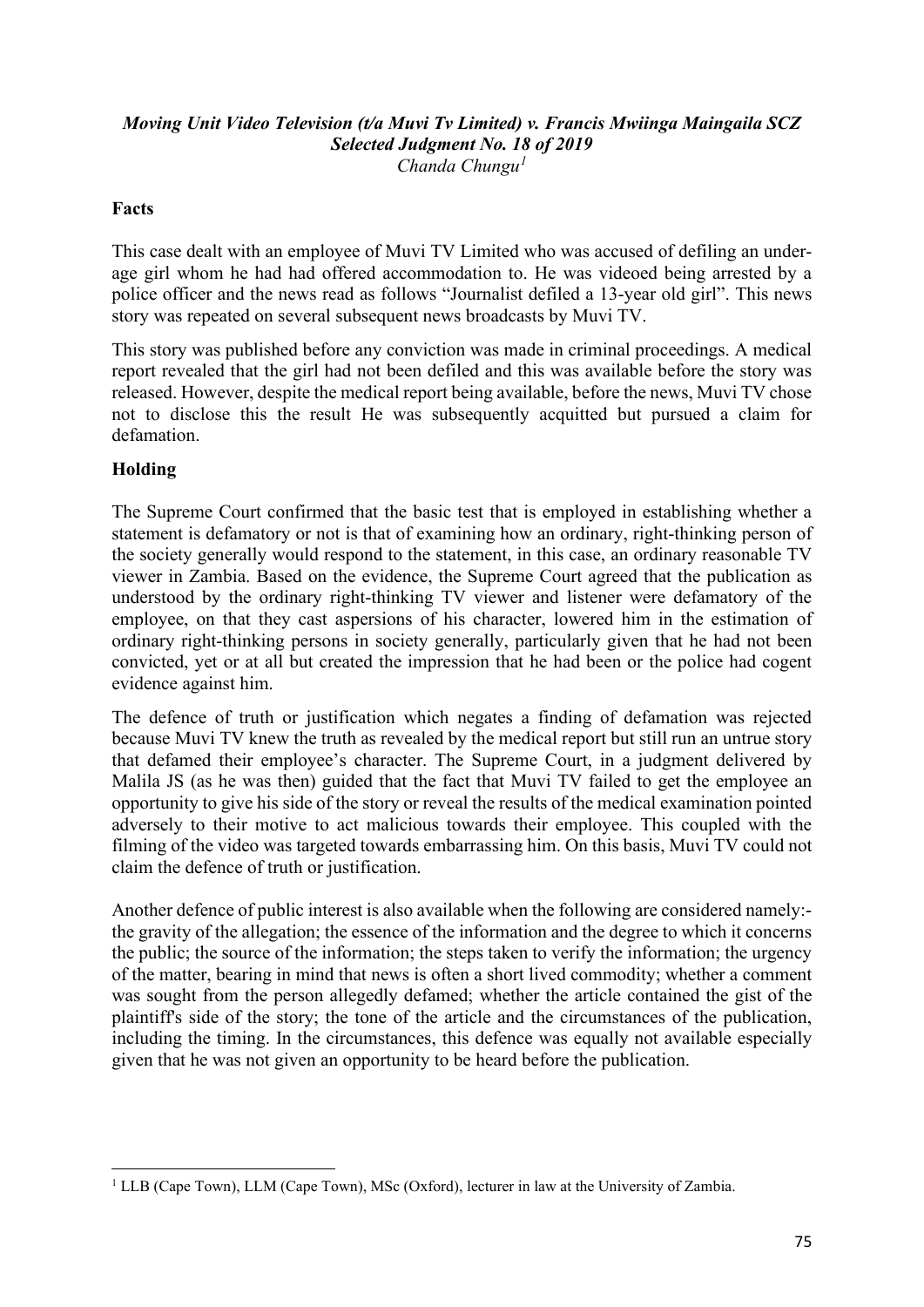#### **Significance**

Defamation is the publication of a statement which reflects on a person's reputation and tends to lower him in the estimation of right-thinking members of society generally or tends to make them shun or avoid him. This tort therefore deals with injury to one's reputation – a priceless commodity which ought to be protected by the law whilst balancing that interest with the defendants' constitutional right to freedom of expression.

The Supreme Court's decision in this matter is crucial because it consolidates and outlines the requirements for defamation under Zambian law. According to the Supreme Court, for defamation to succeed the following elements must be satisfied which are:

- the statement must be defamatory;
- that the publication of the statement has caused or is likely to cause serious harm to the reputation of the claimant;
- the statement must refer to the claimant, viz, identify him/her;
- the statement must be published, that is, communicated to at least one person other than the claimant.

For the avoidance of any doubt, the Supreme Court clarified that the essence of defamation is that a person's reputation is seriously damaged by the statement - be calculated to injure the reputation of another, by exposing them to hatred, contempt or ridicule'. This narrow definition clearly does not cover all situations. The owner of a business can suffer loss if he is described as dishonest or unreliable.

The decision of the Supreme Court is also important because it gave an overview of the defences to defamation under Zambian law.

The Supreme Court held that for this defence of truth or justification to hold, the whole truth should be considered when the broadcast is made. Defamation does not arise if what is published is the truth. It is for the defendant to prove the truth of the statement. In this matter, the Supreme Court suggested that where the truth is available before publication and a publisher had a chance to give a person the chance to be heard but chose not to consider it or interview the person, the defence of justification is unlikely to succeed as the publication will be tainted with malice and bad faith.

The Supreme Court equally guided on the defence of public interest. Prior to this judgment, the term 'public interest' when used in a legal context is notoriously difficult to define or explain. Does it mean in essence something which it may benefit society generally to be aware of or does it simply mean something in which the public generally are interested? If it is the latter, then for those in the public eye, whether politicians, religious leaders, celebrities etc. – the list could be endless – every aspect of their public and private life can be the subject of comment.

Section 7 of the Defamation Act provides that in an action for libel or slander in respect of words consisting partly of allegations of fact and partly of expressions of opinion, a defence of fair comment shall not fail by reason only that the truth of every allegation of fact is not proved if the expression of opinion is fair comment having regard to such of the facts alleged or referred to in the words complained of as are proved.